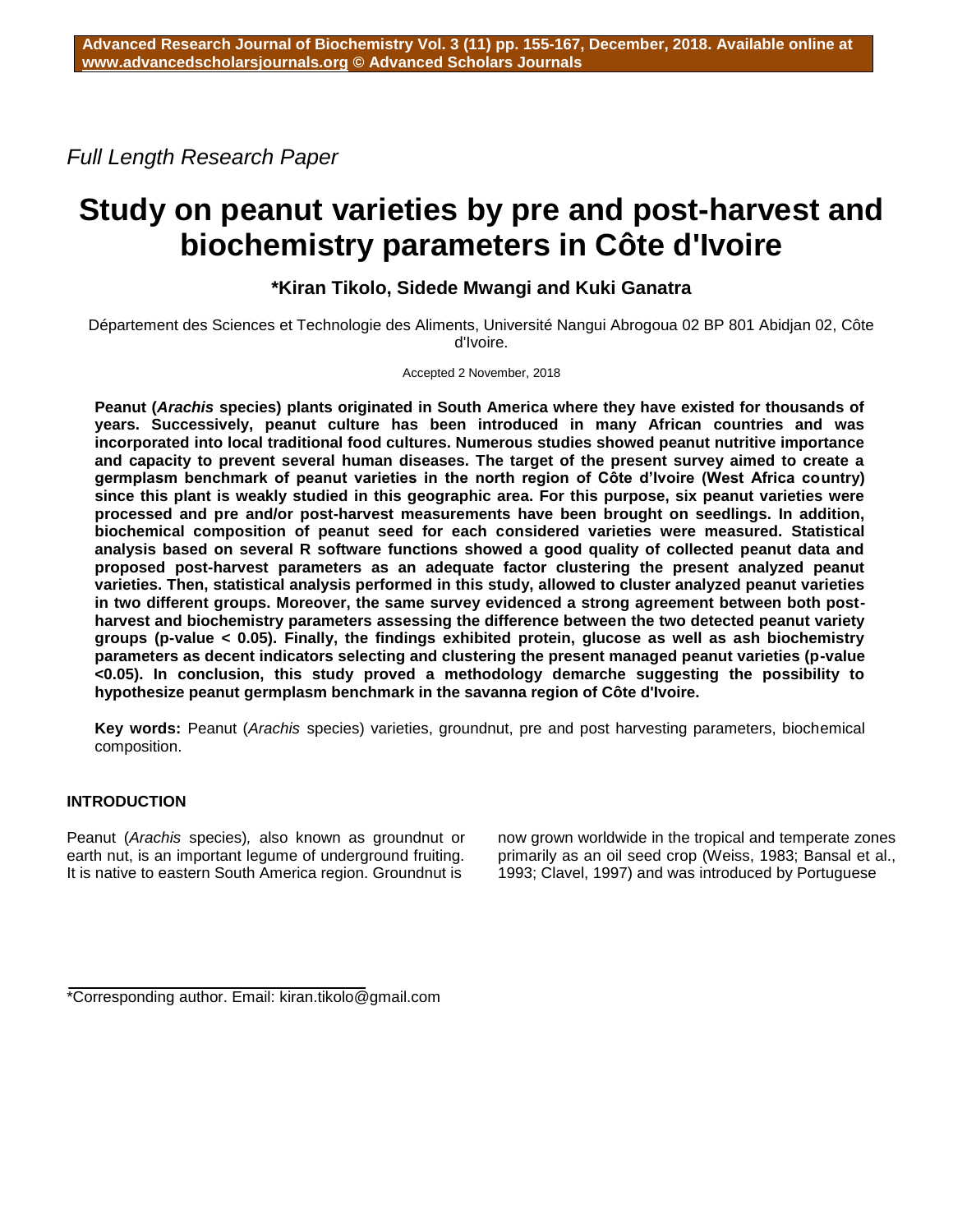explorers in the 16th century in West Africa. Peanut was widely cultivated in more than 100 countries and over 26.4 million hectares with an average productivity of 1.4 ton/ha (FAO, 2003; Barraud and Maury, 2004; Ntare et al., 2008). It is the fifth most important oilseed crop in the world after soybean, cotton seed, rape seed, and sunflower seed (Nwokolo and Smartt, 1996; FAO, 2003). In 2012, world production of groundnuts was estimated at 40.5 million/ton (FAOSTAT, 2012). Africa supplies about 27.4% of this production mainly with Nigeria, Sudan and Senegal (FAOSTAT, 2012). For consumption, legumes like peanuts (*Arachis hypogea*), bean (*Phaseolus vulgaris*), cowpea (*Vigna unguiculata*), and soybean (*Glycine max*) have an important contribution for daily diet of humans and animals. Some beans are eaten, cooked or served as mainly additive, and others provide vegetative oil. Groundnut is consumed as seeds, oil, and butter found in many foods, because of its common use for its nutritional qualities as an additive or for its technological skills. The fat content in groundnut has been largely studied. In general, groundnuts contain 50 to 55% fat of which approximately 30% is linoleic acid and 45% is oleic acid. Groundnut seed contain 20 to 25% protein on a dry seed basis and is a rich source of minerals (phosphorus, calcium, magnesium and potassium) and vitamins (Annerose, 1990; Savage and Keenan, 1994; FAO, 2003). Considering their organoleptic qualities and high fat content, Rakotovao (1994) and Schilling (1996) classified peanuts in three group: mouth peanuts are characterized by a clear and uniform color pods, large seeds (weight 100 seeds> 80 g) and at least two big seeds per pod with a fat content of around 50%; in oil peanuts, raw material for the production of oil and high performance husking (about 70%) have a high fat content (>50%) and 100 seed weight <50 g; and finally, peanuts which present two purpose have the characters at a time for the production of oil and for consumption state. They are characterized by low-fat (<50%) and a higher seed weight (100 seed weight <40 g) (Schilling, 1996). Despite its high potentialities producing several cereal crops, Côte d'Ivoire contributes at 0.26% (low contribution) of world output of groundnuts (FAOSTAT, 2012). Therefore, groundnut is seen in Côte d'Ivoire as a traditional peasant culture, mainly for self-consumption and domestic marketing. In other words, groundnut culture is weakly practiced in this country. Indeed, the bulk of production is concentrated in the savanna regions of the north, but culture is also present in the southern forest regions.

Thereafter, all these geographical parameters as well as climates, and the variability of ecological contexts considerably influence peanut plants morphologic aspects and their growth development. These ecological changes are superimposed on large differences in production systems, from slash and burn areas to those where production is partially mechanized, and since the boxes crops carefully maintained to field crops, or low crops case for local markets. However, it is believed that the improvement of the comprehension of groundnut or peanut plant cultures through morphological, biochemical as well as genetic selection can represent a useful approach improving quantitatively and qualitatively this culture worldwide and in particular in north region of Côte d'Ivoire. Hence, it was proposed through the present study to establish a peanut germplasm benchmark in this part of the world by collecting the latter's morphological data from different experimental sites of the Peleforo Gon Coulibaly University of Korhogo. Here, six peanut varieties from both Dikodougou and Korhogo localities refereed as Arachide Dikodougou (ARD) and Arachide Korhogo (ARK), respectively were processed for a clustering analysis basing on the statistical integration of their pre-harvest, post-harvest and biochemistry parameters.

## **MATERIALS AND METHODS**

#### **Source of raw materials and experimental design**

Experiments were carried out on six peanut varieties from Dikodougou (AR<sub>1</sub>D, AR2D AR<sub>3</sub>D, and AR4D) and Korhogo (AR<sub>1</sub>K,  $AR<sub>2</sub>K$ ). The study was conducted in the experimental site of the University of Korhogo (north of Côte d'Ivoire). This site are located between an altitude of 392 m between -5° 34 '31" and -5° 29'34" West longitude and between 9° 31' 23" and 9° 31'32" latitude North and 5° 38'83.2" at an average altitude. The weather in this area is characterized by two types of Sudanese seasons: a dry season (November to April) and rainy season (from May to November). Annual precipitation varies between 1100 and 1600 mm (Diarrassouba et al., 2015). The present assays have been performed during the rainy season (from July to October). The experimental design was randomized at complete block with three (3) repetitions. In each repetition, each variety was shown on 3 lines of 10 m length corresponding to an elemental parcel. The distances are 80 cm between lines and 40 cm on the line.

#### **Crop management**

Showing was carried out in July 2013 during the rainy season. The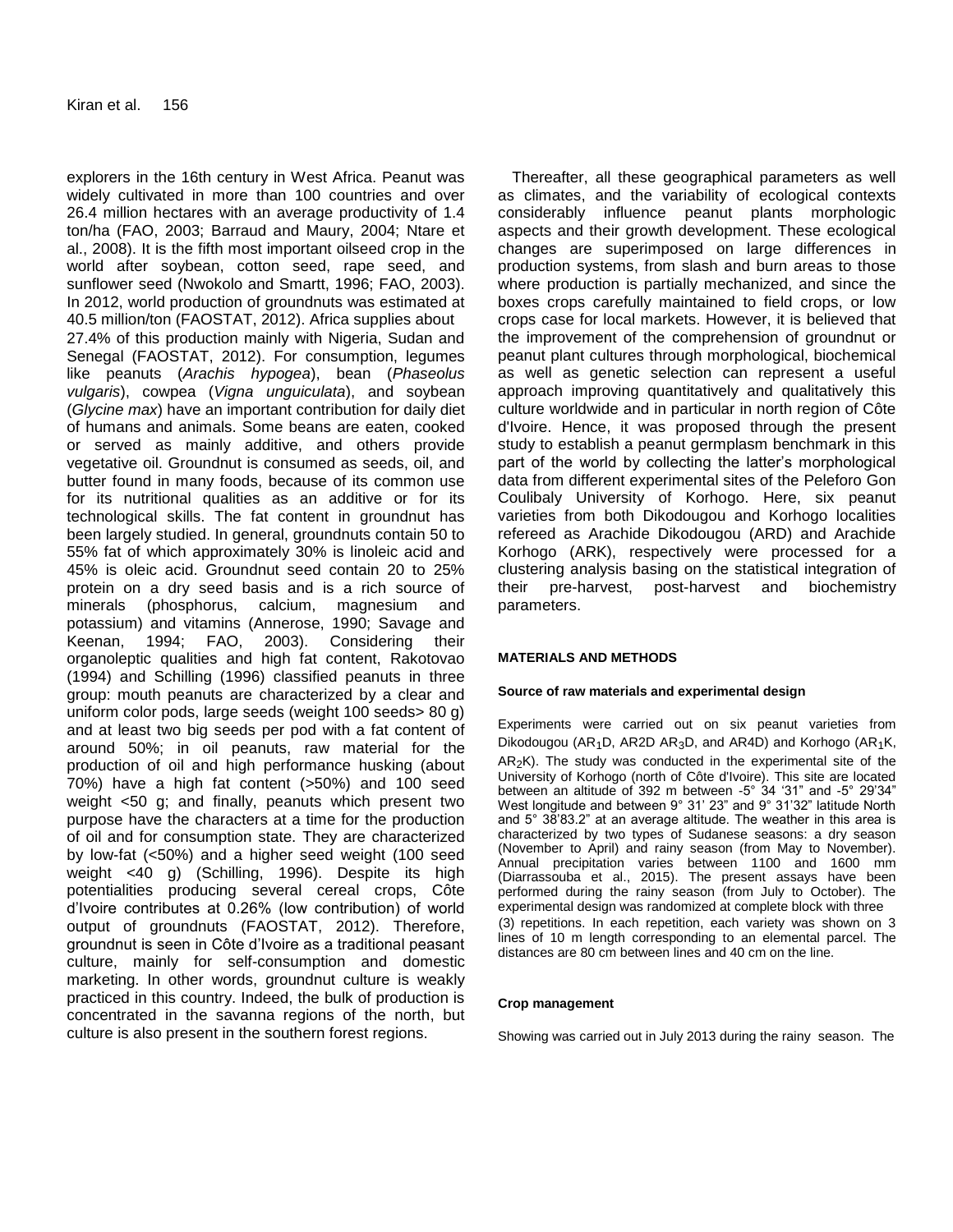seeds were treated in a mixture fungicide/insecticide and sown by two in each hill. After germination, thinning of plantlet was done leaving only a single plantlet per hill. No phytosanitary treatment was done during the plant growth; no input of fertilizers was made. Harvest was done manually, 120 days after sowing. Then the plants harvested from each plot were left to dry on the ground for 10 days. After 10 days, pods were removed from the boots for analyzes.

#### **Parameters measurement**

Pre-harvest, post-harvest and physicochemical parameters were measured for each experimental repetitions (three repetitions).

- It was started with pre-harvest parameters measurement, two weeks after showing. However, the number of branch per plant as well as plant height parameters were measured 30 and 60 days after sowing, respectively. Post-harvest parameter average values have been archived on 15 plants in each experimental site for each considered peanut variety. Furthermore, peanut maximum germination state was estimated assessing plant number two weeks after showing.

- Post-harvest measurements were performed on pods ten days after harvest. They were brought on yields of pods, the rate of single-seed pods, two seeds and three seeds in a kilogram of pods per variety.

#### **Biochemistry parameters measurement**

Biochemistry parameters were made on whole intact seeds (seed coat, embryo and cotyledons).

(1) Moisture content: Moisture was determined by drying the sample at 105°C for 24 h according to AOAC (1995). Samples were then cooled in desiccators and weighed. The loss in weight expressed as a percentage of the initial weight of the samples give their moisture content.

(2) Ash content: Ash was obtained after incineration at 550°C for 6 h according to AOAC (1995). 5 g sample was weighed into a previously dried and weighed porcelain crucible. The crucible with its content was placed in a furnace at 550°C for 6 h. After cooling in desiccators, the crucible with its content was weighed. The weight of the ash was expressed as a percentage of the initial weight of the sample.

(3) Fat content: Fat was determined based on the Sohxlet extraction method of AOAC (1995). Five gram (5.0 g) of the sample was introduced into a cartridge of Whatman. An empty flask reweighed and containing 60 ml of hexane was placed on the heating block of the Soxhlet apparatus and heated at 110°C. After 6 h of extraction, the flask was removed from apparatus and then the solvent was evaporated on a Rotary Evaporator. The flask containing the fat and residual solvent was placed on a water bath to evaporate the solvent followed by a further drying in an oven at 60°C for 30 min to completely evaporate the solvent. It was then cooled in desiccators and weighed. The fat obtained was expressed as a percentage of the initial weight of the sample.

(4) Protein content: Protein was determined by determination of total nitrogen according to the Kjeldahl method (BIPEA, 1976). The principle under the action of NAOH and after sulfuric mineralization in the presence of catalyst  $(CuSO<sub>4</sub>)$ , ammoniac formed was

neutralized. The ammonia in the sample solution was then distilled into the boric acid until it changed completely to bluish green. The distillate was then titrated with 0.1 N HCl solutions until it became colorless. The percent total nitrogen and crude protein were calculated using a conversion factor of 6.25.

(5) Total carbohydrate content: Total carbohydrate content is determined by different method  $100\%$  - (% moisture + % ash + % fat + protein %)].

(6) Energy content: Energy is calculated with 4 kcal/g carbohydrates, 4 kcal/g protein and 9 kcal/g lipids according to Livesey and Elia (1995).

 $VE = [(9 \times \% Fat) + (4 \times \% Protein) + (4 \times \% Carbon)$ 

## **Statistical analysis**

#### *Data normalization process*

Data analysis was performed by our previous developed computational statistical pipeline (Noel et al., 2016). In statistics, normalization refers to the creation of shifted and scaled versions of statistics, where the intention is that these normalized values allow the comparison of corresponding normalized values for different datasets in a way that eliminates the effects of certain gross influences, as in an anomaly time series (Dodge, 2003). Here, logarithm transformation of analyzed pre or post-harvest and biochemistry data with the purpose to simplify their comparison and integration were performed.

## *Bioinformatics and biostatistical pipeline content*

The biostatistical pipeline used for the present survey includes several functions and scripts implemented in R statistical package environment (R Core Team, 2013). For this study, the following mentioned scripts and functions used are: Heat-map (gplots package, version 2.12.1. License: GPL-2) and phylogeny dendrogram based on Euclidian distance of Person correlation; N factors function in R environment determining the number of factors to extract for the present analysis (Horn, 1965; Franklin et al., 1995); Corrplot package from R software (R Core Team, 2013), testing the aforementioned and detected factors or/and components by parallel principal component analysis (parallel PCA) assessing variance difference and/or similitude between considered parameters and samples.

Descriptive and inferential statistic tests (Fisher and student tests) were performed in the present study assessing (i) data quality control (repetition data reliability) and (ii) data variability among analyzed peanut sample varieties by their biochemistry composition (biochemistry parameters).

## **RESULTS**

## **Boxplot analysis assessing quality control of peanut collected data**

Experimental design of the present survey includes three repetition fields (three experimental sites). Each repetition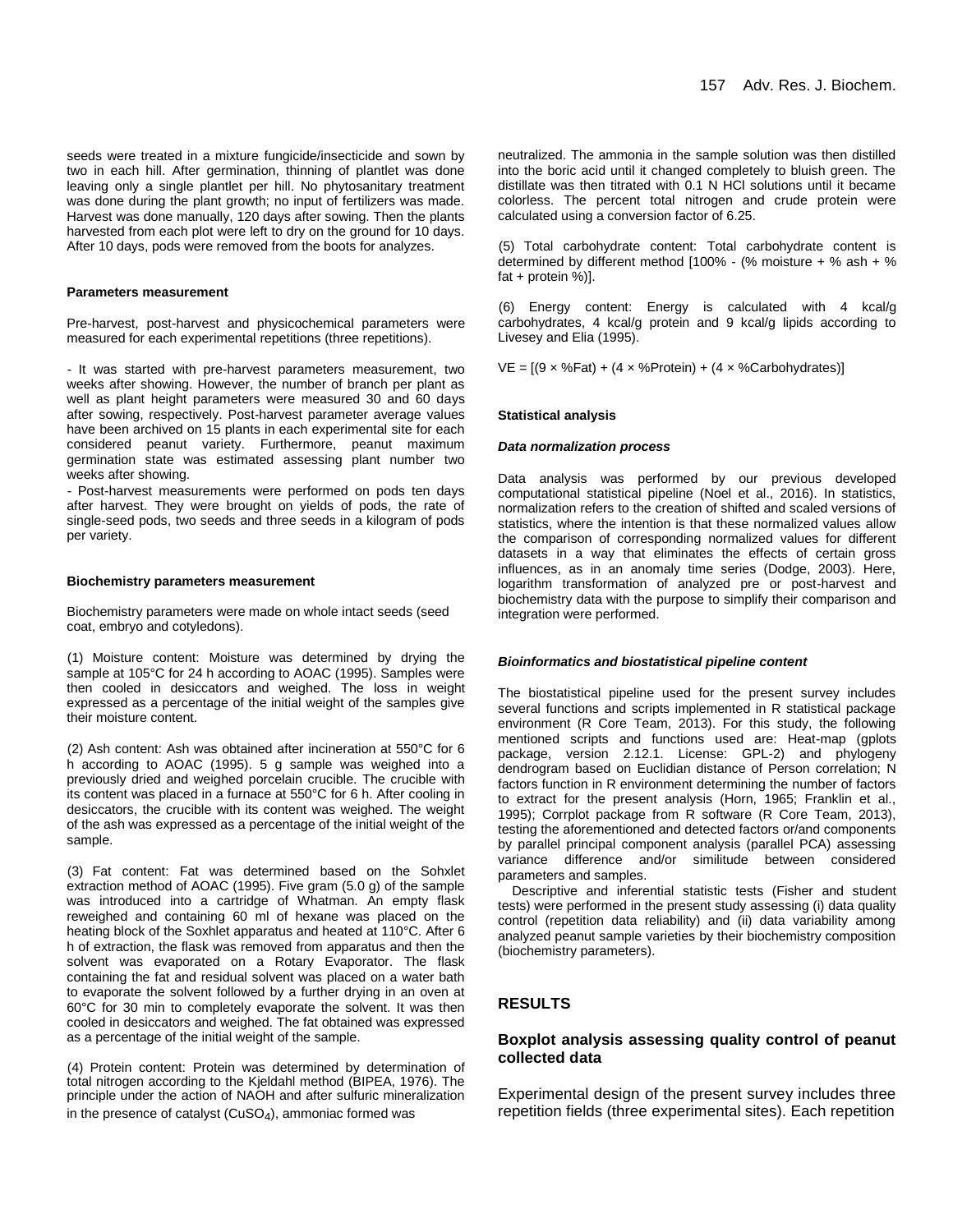

**Figure 1.** Boxplot showing the variability between the six analyzed peanut varieties in the three experimental sites (A); and between the three experimental sites assessing peanut varieties clustering analysis (B).

included 6 peanut samples. Hence, data were collected and grouped in three replicate before being processed for analysis. Here, a quality control data analysis was performed, aiming to assess the reliability of peanut replicate samples considering both (i) pre and postharvest and (ii) biochemistry parameters. Indeed, the variability coefficient between the three considered experimental sites was assessed. Then, even if panel A of Figure 1, evidenced the difference between the six analyzed peanut varieties in each considered experimental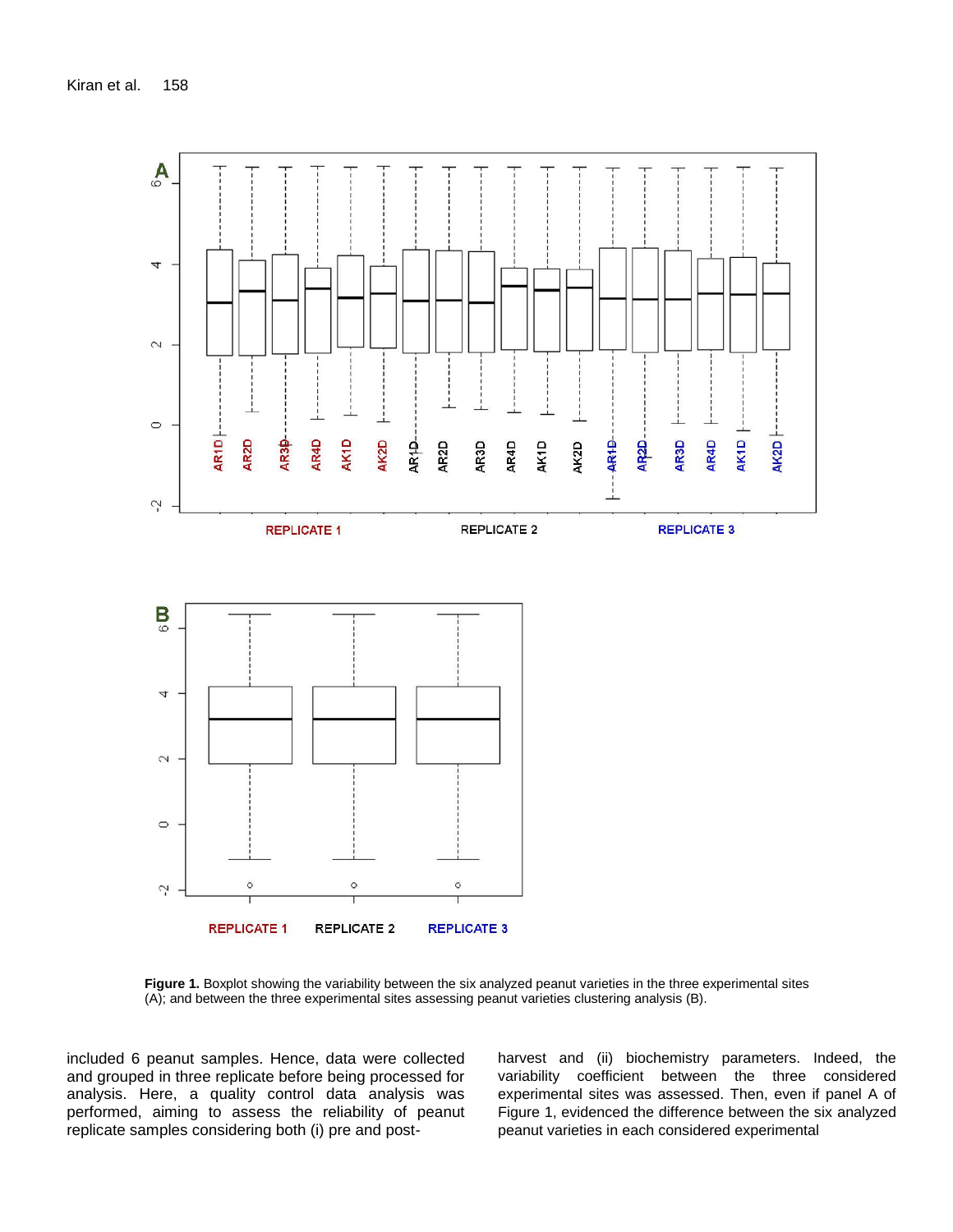| <b>Parameter</b>   | Data replicate 1 | Data replicate 2 | Data replicate 3 |
|--------------------|------------------|------------------|------------------|
| Mean               | 74.69            | 73.74            | 73.06            |
| Median             | 23.53            | 22.27            | 25.17            |
| Standard deviation | 154.38           | 152.70           | 150.59           |
| Minimum value      | 0.62             | 0.5              | 0.16             |
| Maximum value      | 619.2            | 615.14           | 610.9            |

**Table 1**. Descriptive statistic merging all parameters of analyzed peanut samples in each experimental site (three experimental repetition data).

site, panel B of the same figure suggested a low variability between the latter's (experimental sites). Next, the variance difference between the aforementioned experimental sites performing a Fishertest was evaluated. The results of this analysis reinforced the low variability observed between collected datafrom each analyzed experimental sites (p-value>0.80) as previously suggested by boxplot graph (Figure 1). Moreover, descriptive statistical analysis evidenced that processed samples replicates were comparable each to other (Table 1). Taking together, this analysis presumed that the present collected data were suitable for a statistical analysis reducing the potential errors due to replicate data variability.

# **Peanut plant clustering analysis by pre and postharvest parameters**

As previously supported, 6 varieties of peanut  $(AR<sub>1</sub>D<sub>j</sub>)$ ,  $AR_2D_j$ , AR  $_3D_j$ , AR  $_4D_j$ , AR $_1K_j$  and AR $_2K_j$ ) have been considered for the present clustering analysis. Here a phylogeny analysis evaluating Euclidian distance of Pearson correlation with the goal to assess the capacity of both pre and post-harvest parameters explaining analyzed peanut variability was stimulated. Pre and postharvesting feature data were normalized by logarithm transformation before processing them for statistical analysis. Pre-harvest parameters (morphological parameters) suggested high heterogeneity behaviors between analyzed peanut sample varieties as opposed to post-harvest parameters (Figure 2). Indeed, pre-harvest stage allowed to group peanut features in four diverse groups, while the post-harvest stage tended to reduce them in two groups (Figure 2). Taking together, these results suggested that, during their growing process, the present peanut varieties incline to cluster in two distinct groups. However, it is noteworthy to underline that the Pearson correlation values among all analyzed peanut features inside each discriminated group were significantly high (p-value<0.05) confirming their tendency to bunch in two great groups (Figure 2).

# **Heat-map evaluation of the similitude and/or dissimilitude between peanut samples by biochemistry parameters**

A heat-map analysis was achieved based on the Pearson correlation test between peanut sample features considering their biochemistry parameters with the aim to confute difference and/or similitude between the previous detected peanut groups (Figure 2; panel B). As suggested in materials and methods session, 6 different peanut varieties (AR<sub>1</sub>D, AR <sub>2</sub>D, AR<sub>3</sub>D, AR<sub>4</sub>D, AR<sub>1</sub>K and  $AR<sub>2</sub>K$ ) on three different experimental sites were processed for statistical analysis. Based on their biochemistry contents, the present analyzed peanut samples exhibited a high agreement between themselves (R>0.99; p-value<0.05). However, despite this high concordance, heat-map correlation analysis, clearly evidenced two tendencies in peanut clustering survey, suggesting its agreement with the previous results session. Then, statistical analysis processing peanut biochemistry parameters tend to oppose peanut samples collected in Dikodougou ( $AR_iD_i$  group) with those pooled in Korhogo ( $AR_iK_i$  group) locality. Moreover, the present analysis suggested a relative high variability in  $AR_iD_i$ peanut varieties as opposed to  $AK_iD_i$  peanut category (Figures 2 and 3). Considered as whole, these analyses suggested that despite their high similitude in term of Pearson correlation weighing biochemistry parameters, the present processed peanut samples tend to cluster in two distinct groups (Figure 3). In other words, it is possible to cluster the present analyzed peanut varieties in 2 great groups based on their biochemistry composition. This section is in agreement with the previous one confirming the high variability in AR<sub>i</sub>D<sub>i</sub> peanut samples as opposed to  $AK_iD_i$  (Figure 3).

# **Relationship between analyzed peanut samples and biochemistry parameters by using biplot and principal component analysis**

The biplot analysis highlights the heterogeneity behaviors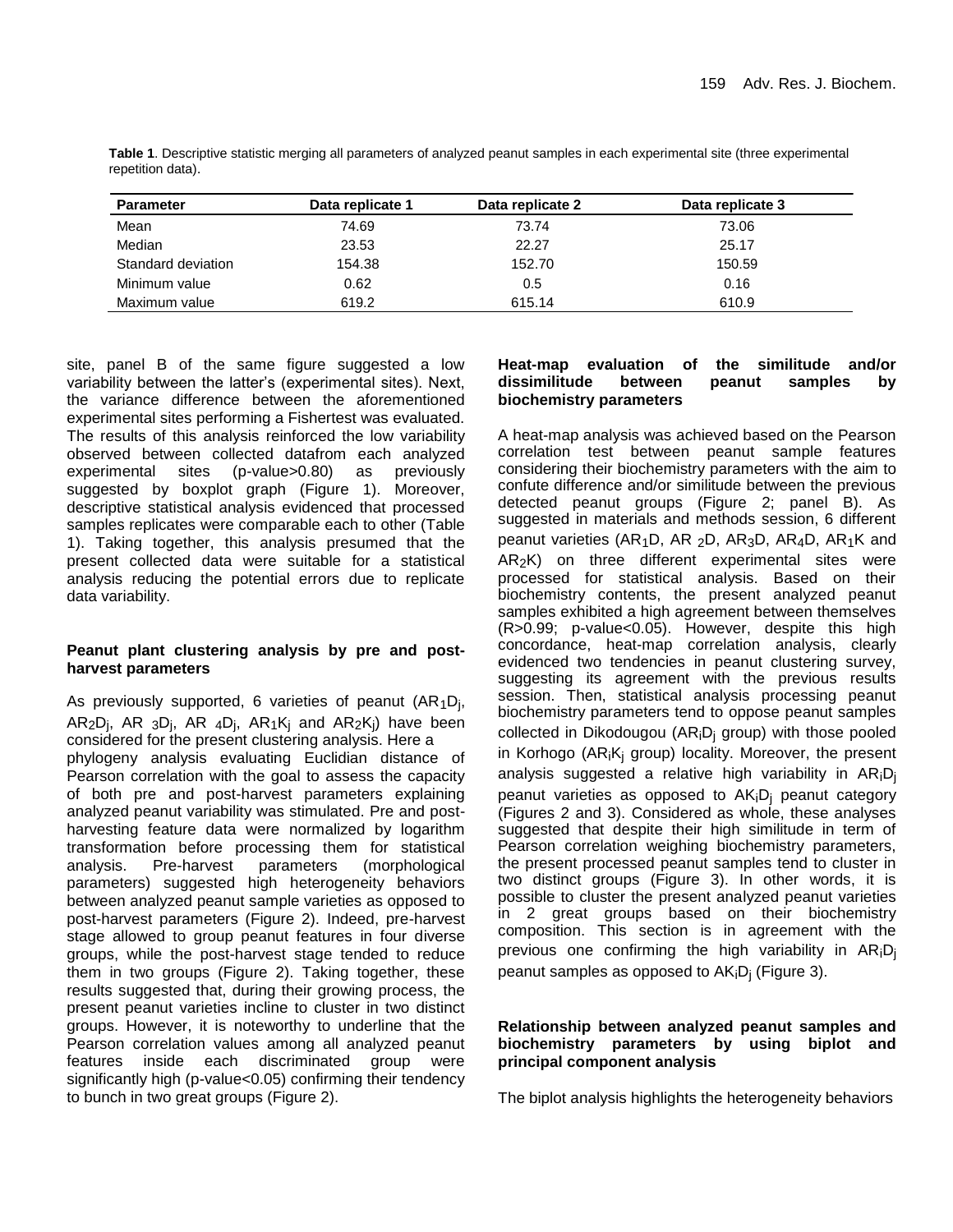

**Figure 2.** Phylogeny analysis based on Pearson correlation values showing (A) Pre and (B) Post-harvest parameters aptitude clustering processed peanut varieties.

between the 6 analyzed peanut varieties. This analysis also established the high variability among samples collected in Dikodougo land with respect to those collected in Korhogo land as previously shown (Figures 2 and 3). However, the present relationship analysis showed that replicate samples inside each analyzed peanut features  $(3$  replicate  $\times$  6 peanut samples) exhibited a good clustering and a great agreement among themselves (Figure 4). In other word, the present analysis evidenced a low intra features data variability suggesting a good quality of the present collected data (Figure 1). In addition, principal component survey

showed that energy source provided by peanut varieties, was strongly associated with their lipid biochemistry contents (Figure 4). The same analysis suggested a good agreement between energy source and peanut protein component. By contrast peanut glucose component exhibits low concordance with energetic nutritive component (Figure 4). Taking together, we were able to show that glucose component was not a good predictor of energy parameter in the present analyzed peanut sample features as opposed to both lipid and protein biochemistry components (Figure 4). Also, and as expected, it was shown that ash element was not a good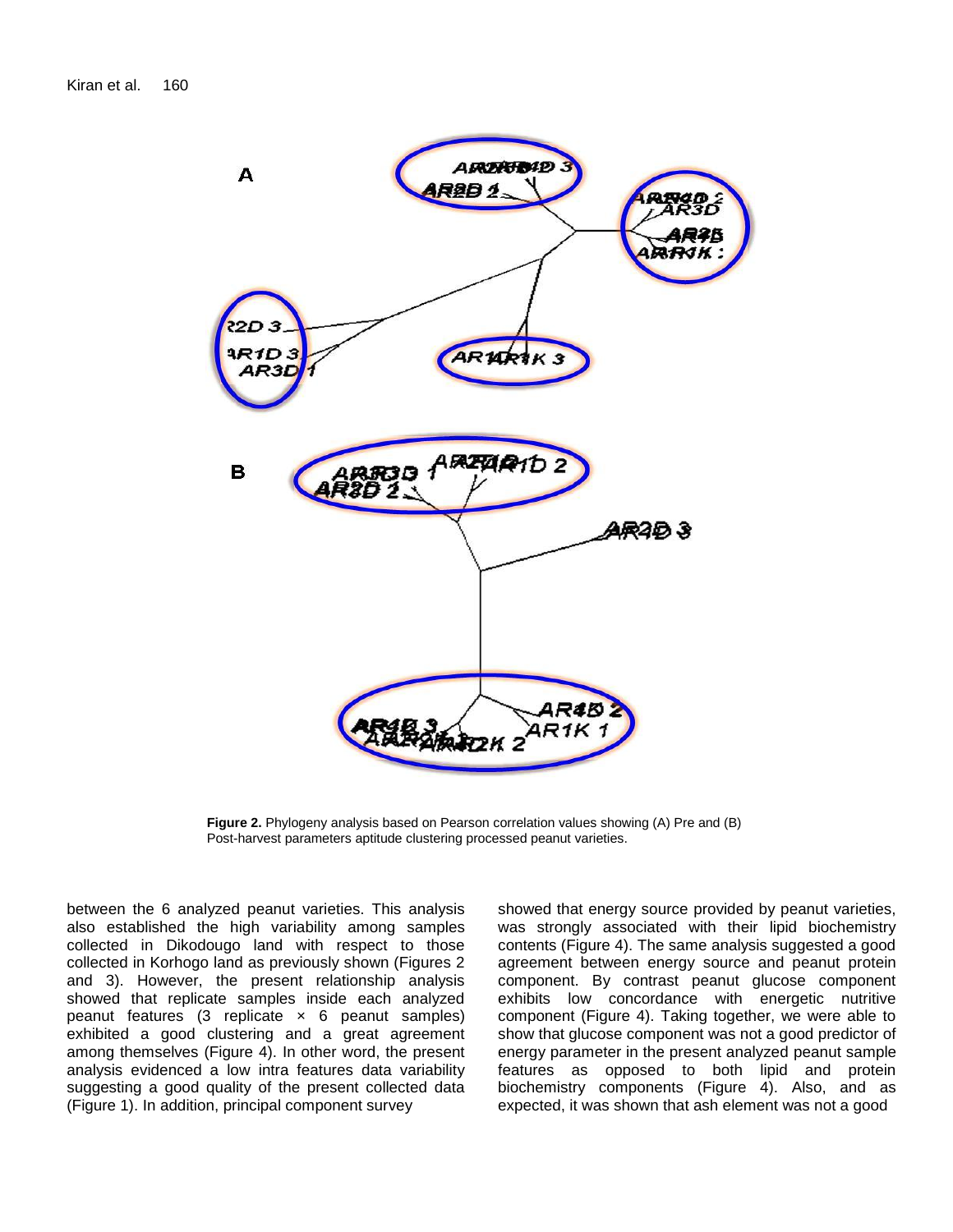

**Figure 3.** Heat-map of Pearson correlation analysis evaluating agreement and/or disagreement between analyzed peanut sample features by their biochemistry parameters.

predictor of humidity (Figure 4). Moreover, these two components (ash and humidity) contrast with considered peanut feature samples energy parameter (Figure 4). At this point, it could be interesting to investigate how biochemical composition of the present analyzed peanut varieties could influence their relative observed heterogeneity and/or similitude.

## **Parallel analysis evaluating right number of needed principal component examining peanut samples varieties**

Parallel analysis in PCA survey is a useful method to establish the number of principal component needed in a multi-variant statistical analysis. In this analysis, a

theoretical estimate variance is computed and compared to the observed and/or real variance. The output file of this analysis is a scree graph (Figure 5) in which both theoretic (gray) and observed (black) values have been reported and compared. For the present survey, only two components and/or biochemistry parameters (Components 1 and 2) exhibit their observed variance values higher than their respective theoretic variance (experimental data in black were compared with theoretic median value in gray). Generally, right component in a parallel PCA analysis must favor observed data with respect to theoretic data. Based on this observation and on Table 2 results, it was established that humidity, lipid, ash and energy variant parameters (4 components) appear to favor theoretic values displaying their estimated values under the threshold measure (Figure 5).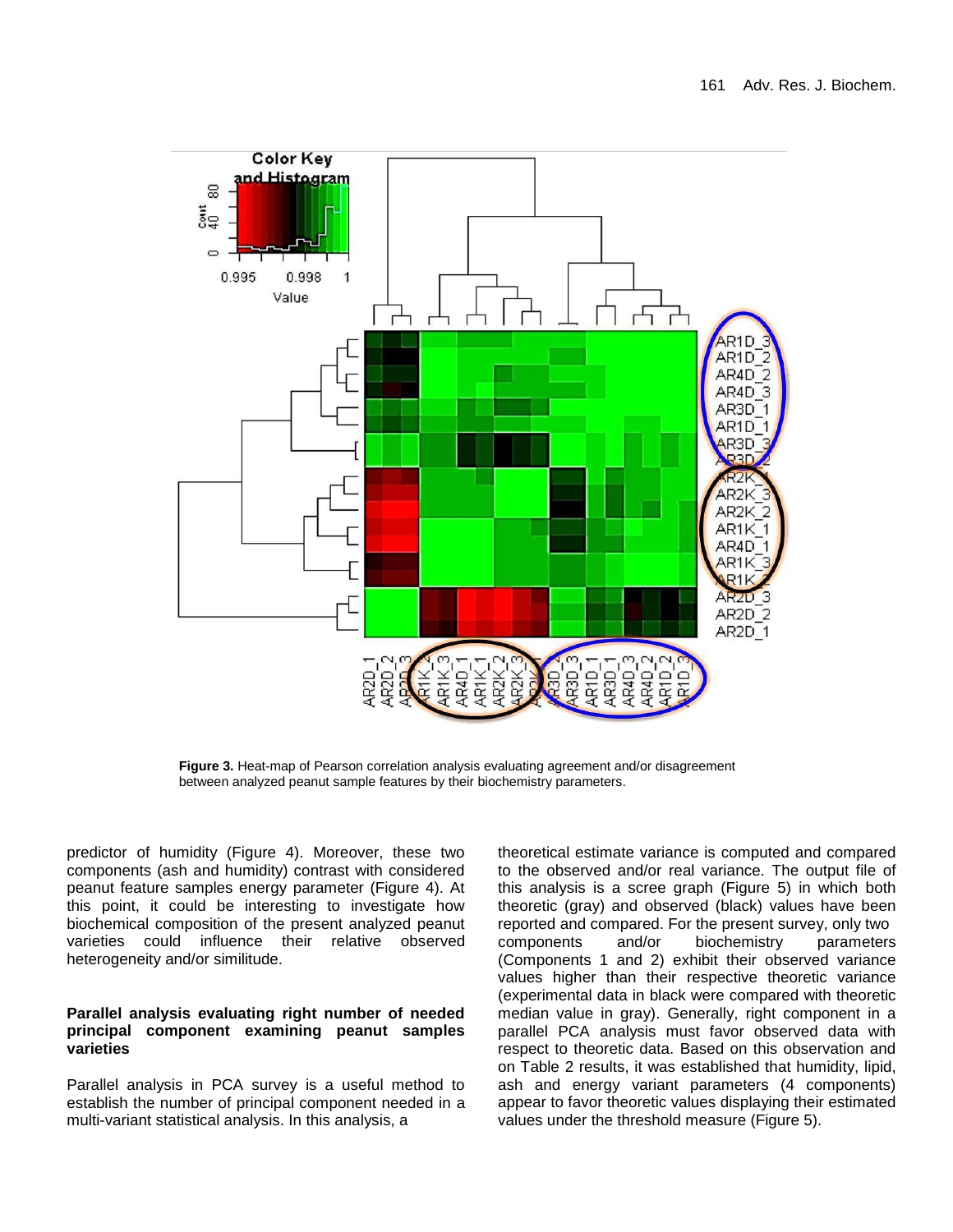Kiran et al. 162



**Figure 4.** Peanut sample features clustering analysis by biochemistry parameters using a combination of both Biplot and principal component analysis (PCA).

In other words, these biochemistry parameters were not able to considerably assess the difference between the two detected peanut group varieties. Next based on the standard deviation parameter values, variance proportion was shown to be associated to previous mentioned components 1 and 2 are 0.95 and 0.034, respectively (pvalue<0.0001). Then, the cumulative proportion of variance among these two components is estimated to 0.99 (p-value<0.0001). Then, both detected components 1 and 2 are statistically able to explain the differences observed between the 6 analyzed peanut varieties through their biochemistry parameters. Merging these results with those reported in Table 2, it can be suggested that both glucose and protein biochemistry parameters as components 1 (Comp 1) and 2 (Comp 2), respectively, were easily able to explain the difference

observed between the two previous detected peanut varieties.

## **Principal component analysis network assessing the relationship between peanut samples biochemistry parameters by 2 components**

The present network analysis evidenced a high concordance between lipid, protein and energy source parameters by the first component (bold green arrow associated with Comp 1 in Figure 6). In other words, lipid, protein and energy composts display a good concordance assessing the difference among analyzed peanut varieties (Figure 6). The same investigation showed that humidity, ash and glucose biochemistry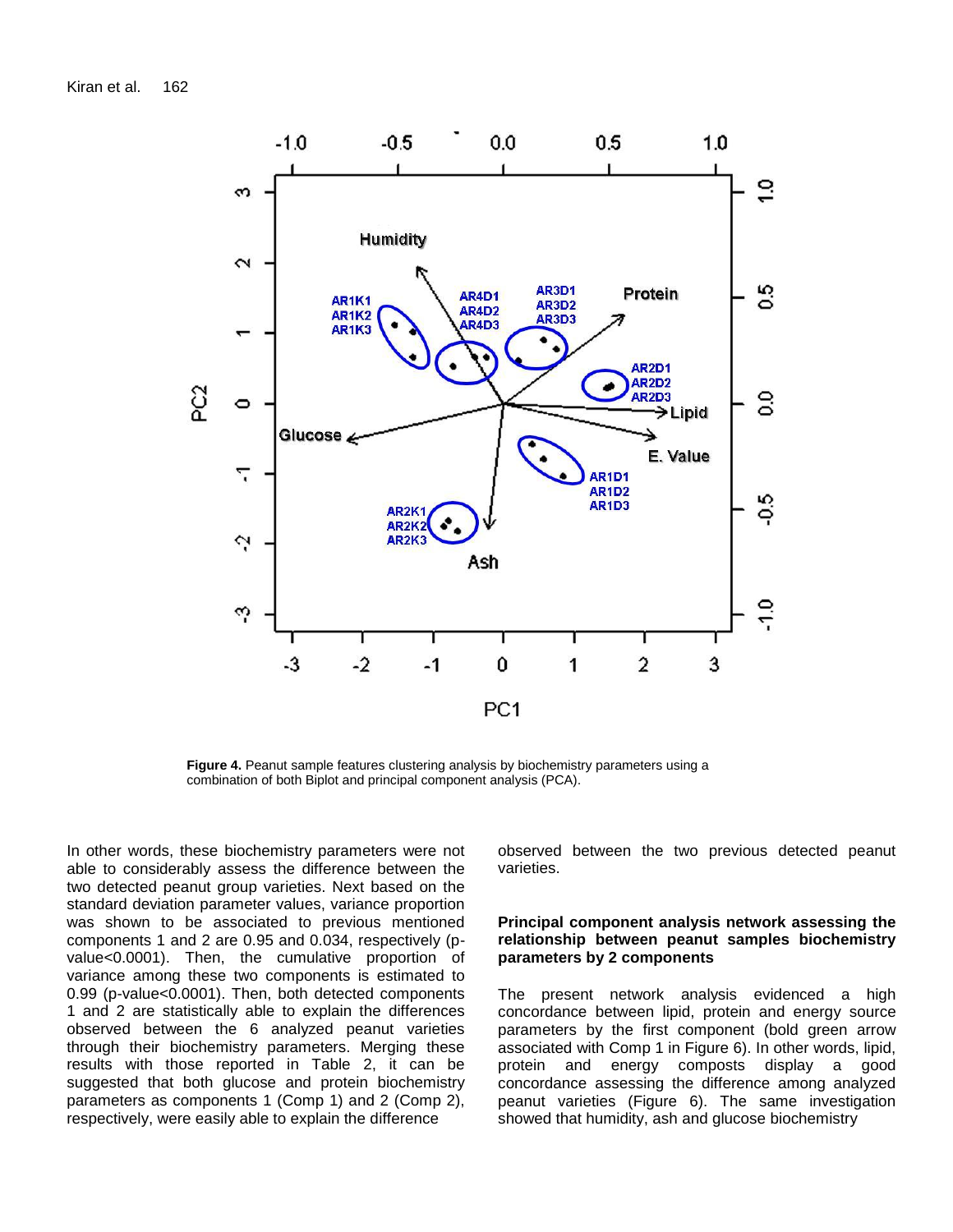

**Figure 5.** Parallel Principal Component Analysis (PCA) discriminating the number of statistical needed component for peanut sample features clustering analysis.

| Table 2. Summary of peanut biochemistry parameters descriptive statistic estimating the difference and/or similitude between the 18 |  |
|-------------------------------------------------------------------------------------------------------------------------------------|--|
| analyzed peanut sample features on the three experimental site.                                                                     |  |

| <b>Parameter</b>                                     | <b>Humidity</b> | Lipid | <b>Protein</b> | Ash  | Glucose | <b>Energy value</b> |
|------------------------------------------------------|-----------------|-------|----------------|------|---------|---------------------|
| Mean row data                                        | 5.93            | 48.18 | 21.26          | 2.10 | 22.75   | 609.72              |
| Standard deviation (Row Data)**                      | 0.26            | 1.44  | 1.52           | 0.12 | 2.79    | 7.54                |
| Mean normalized data (Logarithm Data Transformation) | 0.77            | .68   | 1.33           | 0.32 | 1.35    | 2.79                |
| Standard deviation (Normalized Data)**               | 0.02            | 0.01  | 0.03           | 0.02 | 0.06    | 0.00                |

\*\*Statistical data normalization process is useful to prevent outlier in statistical analysis. Here data normalization procedure reduced data standard deviation coefficient. This process makes straightforward the relationship analysis between heterogeneous parameters.

parameters exhibited an opposite behavior with respect to lipid, protein and energy source parameters (bold red arrow against bold green arrow in association with Comp1 in Figure 6). These results suggested that differences observed between the two detected peanut varieties ( $AR_iD_i$  and  $AR_iK_i$ ) could be explained in both (i) energy and/or lipid and/or protein and (ii) glucose and/or humidity and/or ash biochemical parameters categories.

Moreover, based on the principal component 2 (comp 2), the present principal component network analysis tend to associate protein and humidity parameters (red arrow) suggesting a potential agreement between these two biochemistry elements assessing the comparison between the 6 peanut sample varieties. However, considering that the difference between the two discriminated peanut groups were explained by both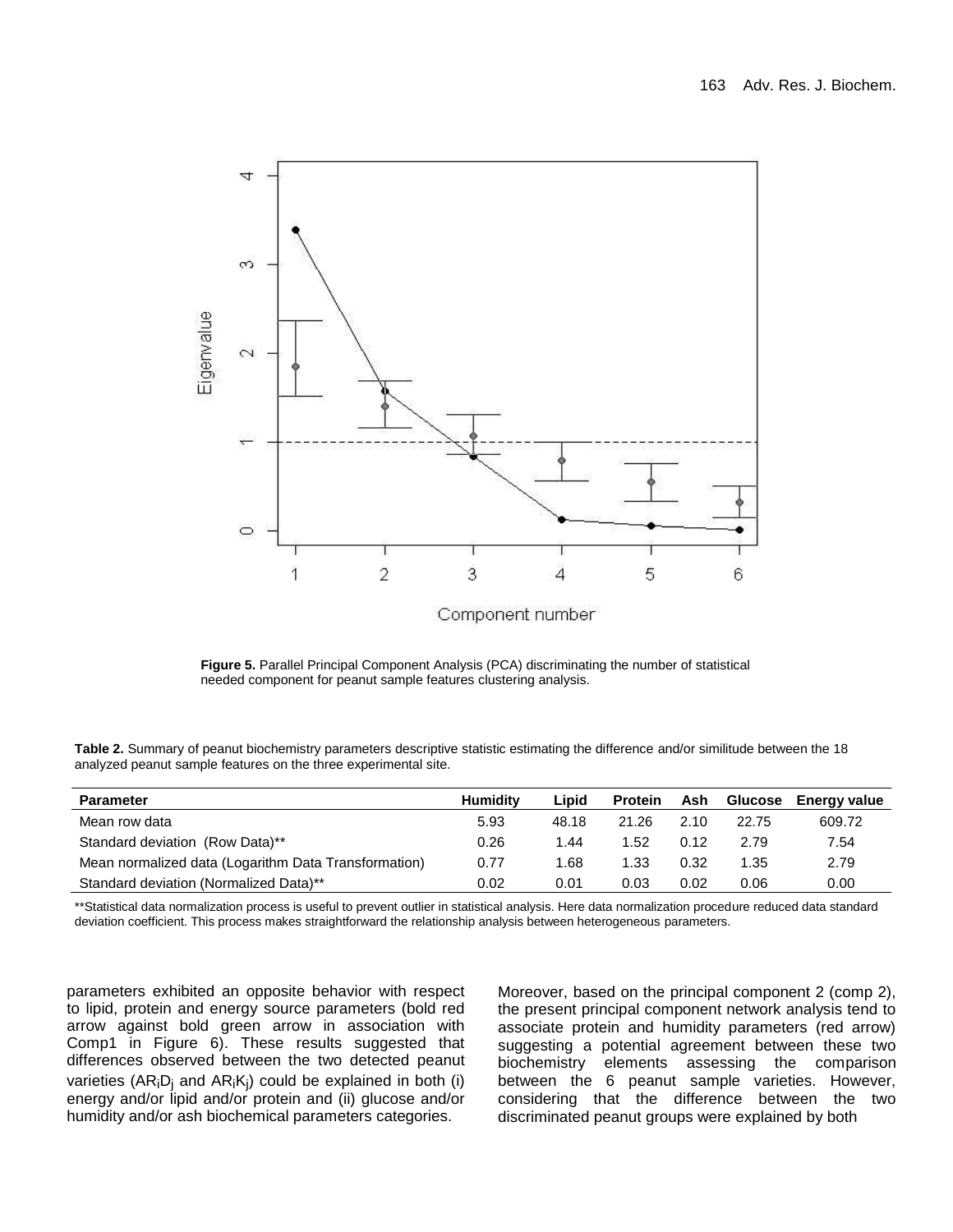

**Figure 6.** Biochemistry parameters principal component network analysis based on two component (Comp1 and Comp2) evaluating the relationship between detected peanut variety groups.

components 1 and 2, the present analysis supposed that ash component could reasonably act as a good biochemistry parameter explaining the difference between previously mentioned peanut groups as opposed to lipid, energy and humidity (Figure 6). In the same tendency, the present investigation suggested both peanut glucose and protein composition as valuable parameters highlighting the dissimilarities observed between the two discriminated peanut varieties (Figures 3 and 6). Considering as whole, glucose and protein parameters as well as peanut ash constituent should exhibit a significant statistical difference between the two detected peanut group varieties  $(AR_iD_i \text{ and } AR_iK_i)$ .

## **Statistical analysis assessing the difference between both ARiDj and ARiKj peanut varieties by biochemistry components**

A statistical analysis was implemented based on both student and Fisher test assessing the difference between

ARiD<sub>i</sub> (peanut form Dikodougou) and ARiK<sub>i</sub> (peanut from Korhogo) peanut varieties by all processed biochemistry parameters ((i) Glucose, (ii) Protein, (iii) Ash, (iv) Lipid, (v) energy variant, and (vi) humidity). As expected, both Fisher and student tests confirmed the significant difference in glucose and protein components (p-value associated to glucose tests reached from 0.01 to 0.0003, while those associated to protein fluctuated between 0.15 and 0.01) evaluating the variance between the two discriminated peanut varieties (Table 3). In the same tendency, ash component has been detected as significantly differentially modulated between the two analyzed peanut groups (p-value<0.05). The same investigation considering both lipid and energy parameters, because of their high link with protein, showed that both lipid and energy parameters were reasonably differentially modulated between the two analyzed categories of peanut groups (t test in Table 3; pvalue <0.057). However, estimated variance between both  $AR_iD_i$  and  $AR_iK_i$  peanut ecotypes by the latter's (lipid and energy value) was not significant (p-value>0.05,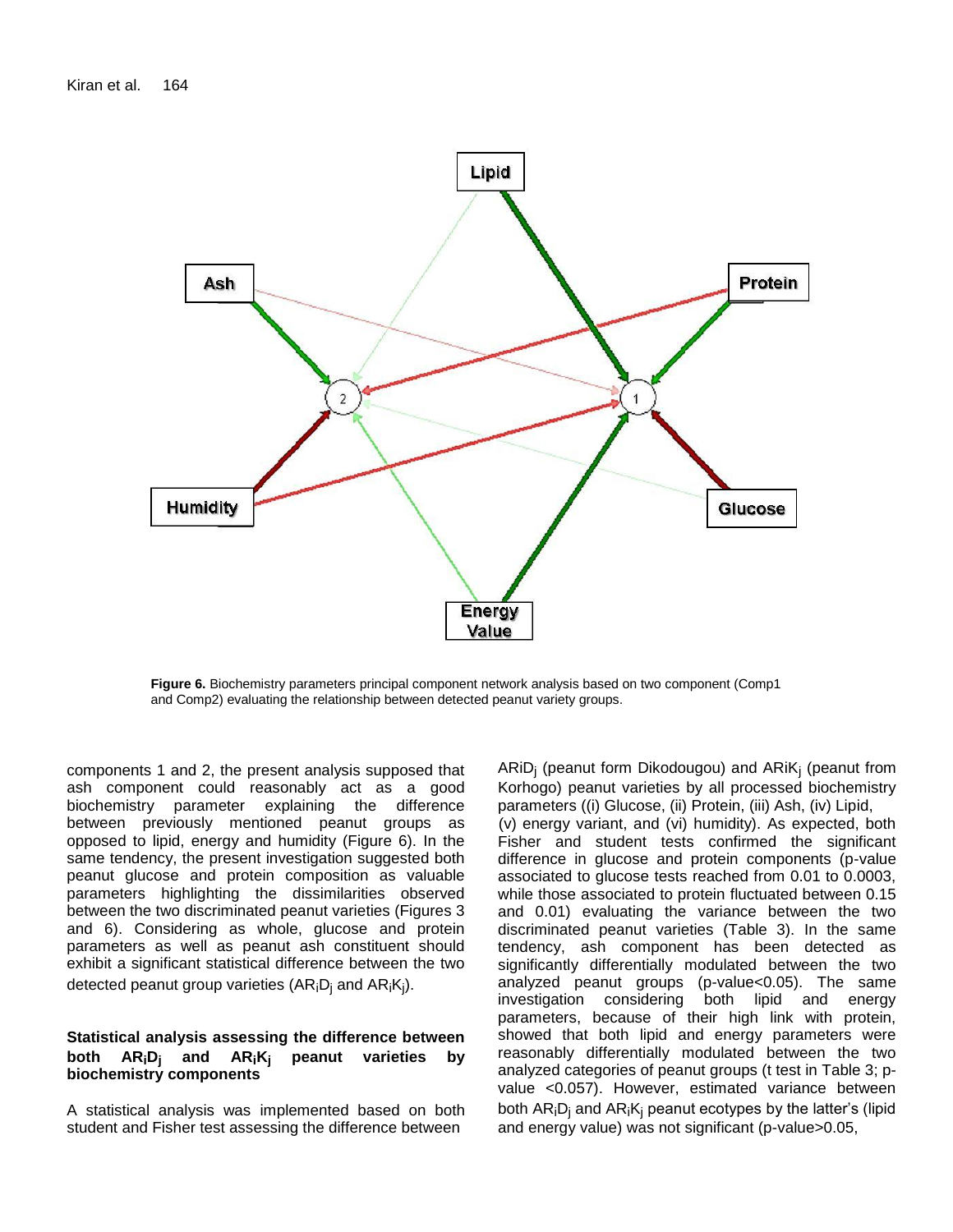| <b>Parameter</b>                          | <b>Protein</b> | Glucose     | ∟ipid              | <b>Energy</b>      | Ash       | <b>Humidity</b> |
|-------------------------------------------|----------------|-------------|--------------------|--------------------|-----------|-----------------|
| Mean value AR <sub>i</sub> D <sub>i</sub> | 21.76          | 21.46       | 49                 | 614                |           | 5.89            |
| Mean value ARiKi                          | 20.24          | 25.30       | 46.6               | 601.5              | 2.2       | 6.01            |
| p-value                                   | $0.01***$      | $0.0002***$ | 7.517e-06***       | $0.002***$         | $0.05***$ | $0.45^{\sf NS}$ |
| Fisher test (F) ratio of variance         | 3.85           | 13.61       | 2.72               | 0.52               | 0.23      | 0.33            |
| p-value                                   | $0.10**$       | $0.01***$   | $0.27^{\text{NS}}$ | $0.35^\mathsf{NS}$ | $0.04***$ | $0.12***$       |

**Table 3.** Summary of statistical tests applied to the 6 analyzed peanut samples biochemistry parameters.

NS no statistical significance; \*\*p-value<0.2 (statistical significance at 0.2) and \*\*\*p-value<0.1 (statistical significance at 0.1).

Table 3). These results could exclude both lipid and energy component as good indicator in the present peanut germplasm clustering analysis. However, the present analysis suggested ash component as a good parameter (as opposed to lipid and energy parameters) evaluating the difference between the two aforementioned peanut varieties groups. Better, ash biochemistry parameter displays a significant variability among both detected  $AR_iD_i$  and  $AR_iK_i$  peanut groups as opposed to peanut lipid and energy component (pvalue<0.05; Table 3). The present result also established and confirmed both glucose and protein biochemistry parameters as top principal component evaluating AR<sub>i</sub>D<sub>i</sub> and  $AR_iK_i$  peanut samples differences. In addition,  $AR_iK_i$ peanut varieties were shown to record the highest performance producing glucose substance as opposed to  $AR_iD_i$  group, while the latter exhibits a significant high level of protein (Table 3). Considering as a whole, this analysis demonstrated that peanut variety collected in Dikodougou (ARiDj) favors glucose biochemistry compost biosynthesis, while those pooled in Korhogo (AR<sub>i</sub>K<sub>j</sub>) appears to good turn protein biosynthesis.

## **DISCUSSION**

The genus *Arachis* is native to a region that includes Central Brazil and neighboring countries. Cultivated peanut is grown worldwide as rich-source of oil and protein. However, cultivated peanut exhibits a considerable amount of variability for various morphological, physiological, and agronomic traits. Little is known about both morphological and biochemical composition of peanut variety cultivated and recorded in Côte d'Ivoire since peanut cultures in this area of the world is not fully practiced. The understanding of both morphologic and genetic diversity of cultivated and wild species of peanut (*Arachis* spp.) is essential to develop strategies of collection, conservation and use of the germplasm in variety development. The identity of the ancestor progenitor species of cultivated peanut has also

been of great interests (Moretzsohn et al., 2004). However, considering that in Côte d'Ivoire the bulk of peanut production is concentrated in the northern savannah regions, a peanut clustering analysis was realized in this geographical area aiming to develop the latter's local germplasm variety in prelude to future genetic gathering investigation. Indeed, for this investigation, six different peanut sample groups and/or variety with 3 replicate each were processed by both pre or post-harvest and biochemistry parameters since peanut present several important nutritional proprieties (Ensminger et al., 1986; Blomhoff et al., 2006; Talcott et al., 2005). Moreover, peanuts are an excellent source of biotin, copper, manganese, niacin, molybdenum, folate, vitamin E, phosphorus, vitamin B1, and protein as previously indicated (Nutritional Labeling of Food, 2010; USDA National Nutrient Database, 2010). Numerous studies showed health benefit of peanut preventing several cancers and diseases as well as their potential antioxidant effects (Blomhoff et al., 2006; Mathers, 2002; Awad et al., 2002; Alper et al., 2003). Considering as whole, it is evident that diligent initiatives directing to help quantitative and qualitative yield of peanut (*Arachis* spp.) as promoted by this study could represent a high nutritional and health preventing opportunity for worldwide populations in general and in particularity for the populations in the north of Côte d'Ivoire. Then, the present investigation focusing on phylogenic survey by Pearson correlation analysis suggested that morphologic approaches based on pre-harvest parameters were not adequate factors evaluating peanut varieties differences as opposed to post-harvesting parameters (Figure 2). In fact, phylogenic analysis based on post-harvesting parameters weighing the variability between the six considered peanut varieties, evidenced two tendencies (Figure 2; panel B). This analysis allowed to clustered whole analyzed peanut features (six peanut varieties replicated three time; 18 peanut sample features in total) in two distinct groups  $(AR_iD_i)$  and  $AR_iK_i$ ). Further, Person correlation analysis by heat-map graphic (Figure 3) considering peanut varieties, biochemistry composition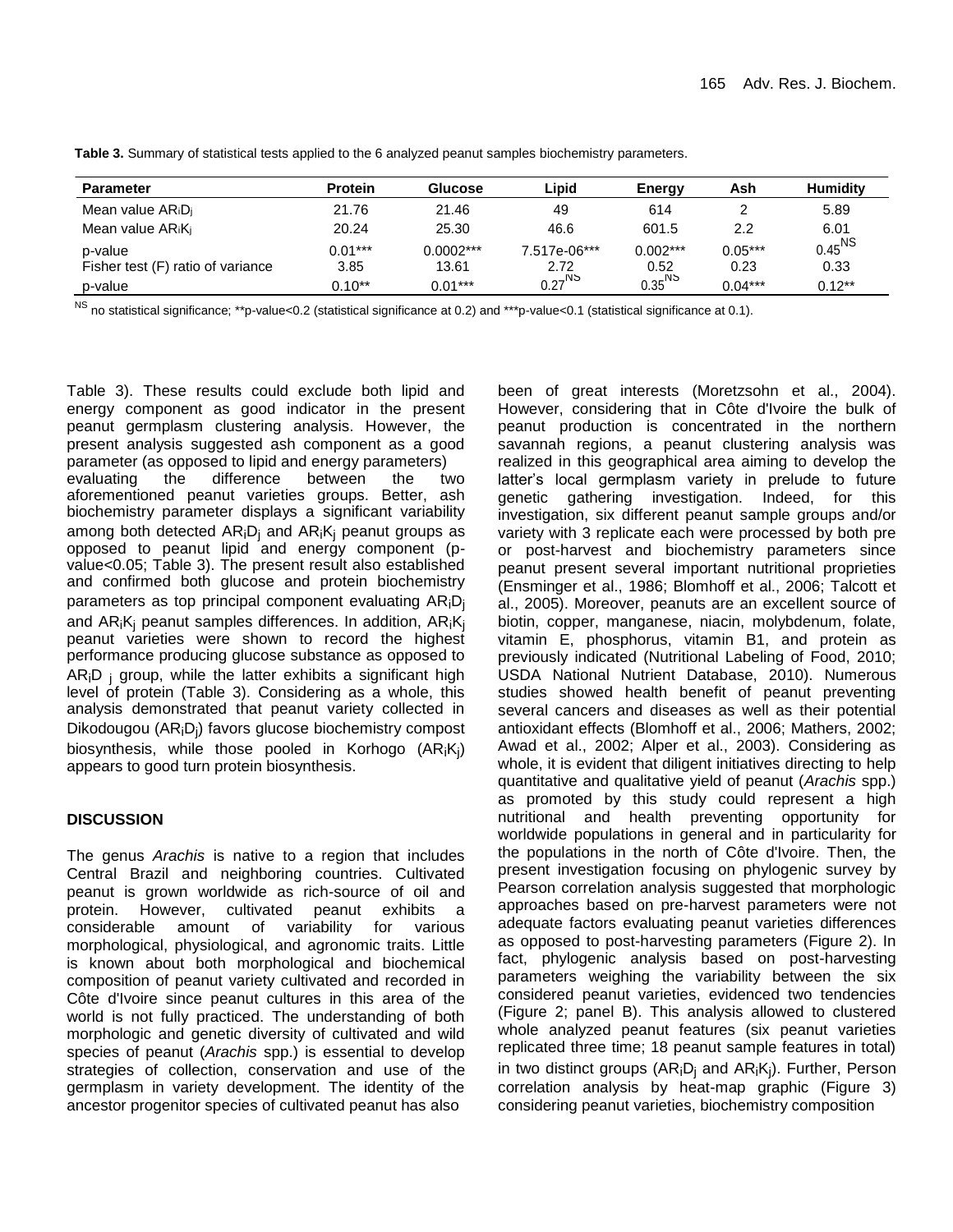confirmed these two groups (p-value>0.05). These observations suggested that the two detected peanut varieties could assume selective and distinct physical and biochemical characteristics and compositions during their respective growing process. Moreover, evaluating the relationship between detected peanut groups and their biochemistry parameters, it was possible to show a good quality of the present collected data (Figures 1 and 4). In other words, the present investigation suggested low variance variability among considered peanut varieties replicate (low intra features data variability). The same analysis also showed a strong agreement between both peanut lipid and energy variant parameters, suggesting that energy or nutritive calories resource provided by the present analyzed peanut samples meanly arise from their lipid component (Figure 4). Indeed, this observation is in agreement with the aforementioned energy variant (EV) equation (materials and methods session). Further, both lipid and energy variant parameters in the present survey exhibited a low variance difference between the two detected peanut variety suggesting that investigated peanut categories yield the same amount of lipid and provide the same nutritive calorie value (p-value>0.05). Considering as whole, lipid and energy variant biochemistry factors resulted inadequate parameters discriminating the difference between the two detected peanut groups AR<sub>i</sub>D<sub>j</sub> and AR <sub>i</sub>K<sub>j</sub>. However, peanuts have been recognized as a protein source (Singh and Singh, 1991) since peanut butter became sought after at the time of Second World War when meat was not readily available. A one ounce serving, about a handful, is considered an excellent source of protein by the Food and Drug Administration (FDA). Peanuts are actually a legume and have more protein than any other nut with levels comparable to or better than a serving of beans (U.S. Department of Agriculture Research Service, 2009). The principal component analysis developed in the present study opposed both proteins and glucose biochemistry parameters measuring peanut varieties variability (Figure 4). This contrast has been used as pretext to estimate variance difference between both selected  $AR_iD_i$  and  $AR_iK_i$  peanut varieties (Figures 5 and 6). Indeed, it is noteworthy to observe that, in addition to protein and glucose component, ash biochemistry parameter revealed significant differential behaviors between the two detected peanut varieties groups (Figure 6 and Table 3). The present results are essential and useful to understand and develop strategies of peanut collection, conservation as well as to improve peanut germplasm variety expansion in the North region of Côte d'Ivoire. Moreover, our findings revealed that peanut ARiDj peanut variety appears to favor protein biosynthesis, while  $AR_iK_i$  peanut varieties record a consistent amount of glucose (p-value<0.05). Then,

peanut collected in Dikodougou land  $(AR_iD_i)$  seems to promote protein biochemistry compost as opposed to those collected in Korhogo locality (p-value<0.05). These observations provided strong biochemical indicators (protein and glucose) in peanut varieties clustering analysis performed in the savanna region in North of Côte d'Ivoire. Taking together, these findings presumed that peanut capacity to synthetize both protein and glucose biochemical composts could depend and/or influenced by environmental and ecosystem components. This study also highlighted high variability inside peanut variety collected in Dikodougou  $(AR_iD_i)$  (Figures 2, 3 and 4) without mentioning the profound reasons of this changeability. However, it is believed that further analysis in increasing collected data size (that is, more experimental repetitions) as well as data integration by new parameters such as physical-chemical features considering that peanuts are an excellent source of numerous inorganic elements, could substantially improve the present peanut germplasm analysis quality. Also, based on the fact that the current analyzed data have been collected several years ago (three year ago), the development of a statistical stimulation platform combined with the integration of other measured parameters is trusted (physical-chemical parameters), to help in updating the present investigation results.

# **Conclusion**

Nutritive importance of peanut has been fully demonstrated by previous studies. Peanut plant varieties clustering process appears to be a good start point understanding the importance of these plants since it could provide useful information regarding (i) pre, postharvest behaviors and (ii) biochemical composition. The present survey, integrating both pre and post-harvest and biochemistry parameters, provided an excellent analysis model in peanut clustering analysis and allowed to discriminate two different peanut varieties in the present analyzed area. Finally, this study proposed both protein and glucose biochemistry components as well as ash compost as relevant and acceptable indicators selecting and clustering peanut sample features in the North region of Côte d'Ivoire.

## **Conflict of Interests**

The authors have not declared any conflict of interests.

# **ACKNOWLEDGEMENTS**

The authors would like to thank Mr Ouattara Daoda,